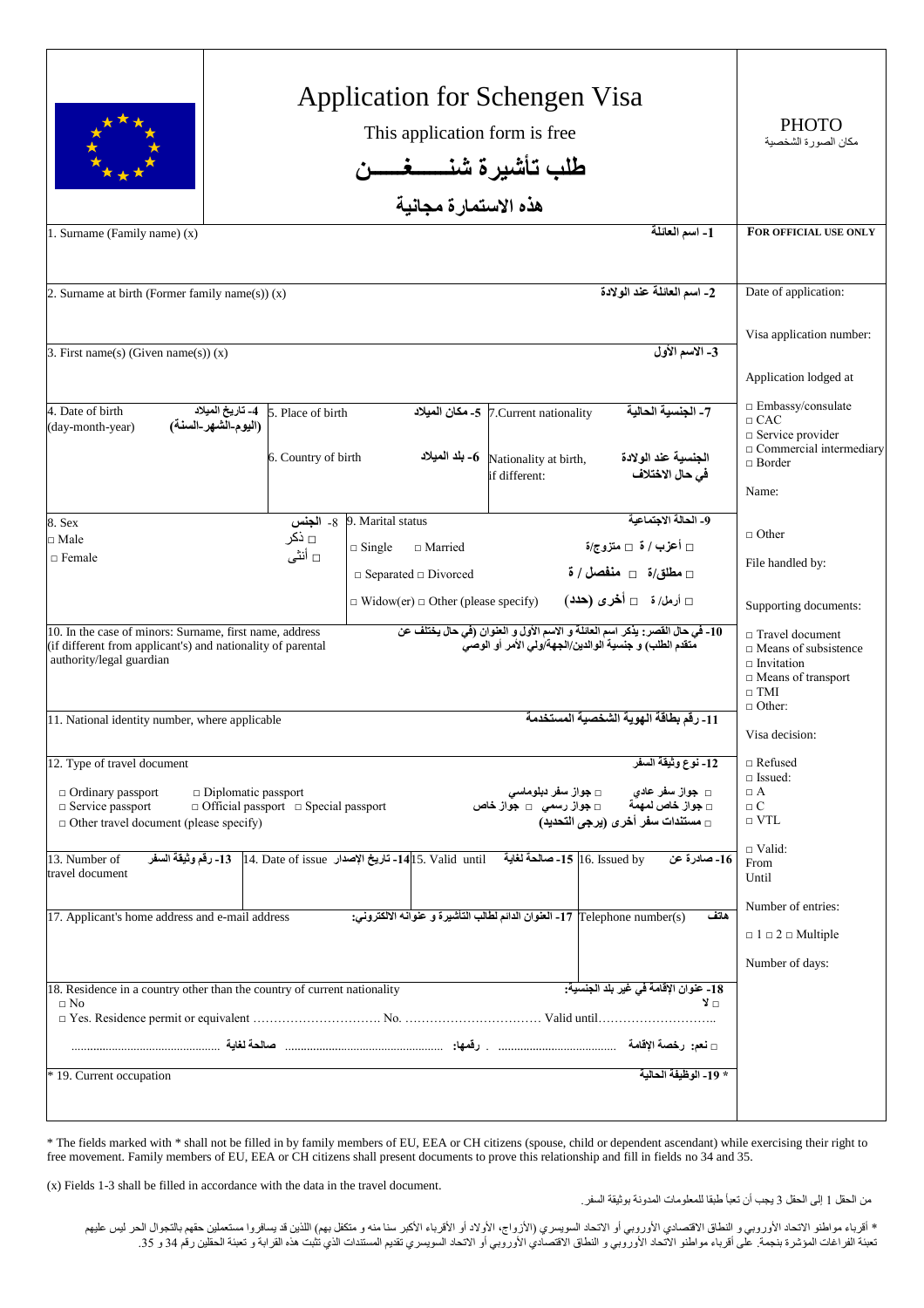| * 20. Employer and employer's address and telephone number.<br>For students, name and address of educational establishment.                                                         | * 20- عنوان رب العمل و رقم الـهاتف<br>في حال الطلبة: اسم و عنوان الجهة التعليمية                                                                                                          | I am aware that once the visa<br>request has been submitted,<br>a copy of the form, sealed<br>with the indication of the<br>date and place of reception,<br>shall be returned to the<br>applicant<br>and<br>that<br>arrangements can be made<br>with the applicant as to the<br>channel<br>to<br>request<br>corrections or the supply of                   |
|-------------------------------------------------------------------------------------------------------------------------------------------------------------------------------------|-------------------------------------------------------------------------------------------------------------------------------------------------------------------------------------------|------------------------------------------------------------------------------------------------------------------------------------------------------------------------------------------------------------------------------------------------------------------------------------------------------------------------------------------------------------|
| 21. Main purpose(s) of the journey:                                                                                                                                                 | 21- الهدف الرنيسي للسفر                                                                                                                                                                   | documents or certificates, as<br>well as to serve notice of                                                                                                                                                                                                                                                                                                |
| $\Box$ Tourism $\Box$ Business $\Box$ Visiting family or friends<br>$\Box$ Cultural $\Box$ Sports<br>$\Box$ Official visit<br>$\Box$ Medical reasons<br>$\Box$ Study $\Box$ Transit | $\square$ أعمال تجارية $\square$ زيارة عائلية أو أصدقاء<br>□ سياحة<br>□ أسباب ثقافية<br>□ زيارة رسمية<br>□ رياضية<br><mark>□</mark> دراسة<br>□ أسباب طبية<br>⊡ مزور                       | summons and to notify the<br>decision adopted in due<br>course.<br>Notices and requests shall be                                                                                                                                                                                                                                                           |
| $\Box$ Airport transit<br>$\Box$ Other (please specify)                                                                                                                             | □ غير ها (يرجى التحديد)<br>□ مرور ف <i>ي</i> المطار                                                                                                                                       | served by telephone or fax to<br>the contact number provided                                                                                                                                                                                                                                                                                               |
| -22. Member State of first entry 1- المدولة العضو المقصودة بالسفر      22. Member State(s) of destination                                                                           | 23- دولة الدخول الأول لمنطقة شنفن                                                                                                                                                         | by the interested party or<br>his/her legal representative.<br>If they were to prove<br>ineffective, they shall be<br>served in writing to the<br>domicile set out in the                                                                                                                                                                                  |
| 24. Number of entries requested<br>24- عدد مر ات الدخو ل المطلوب<br>□ سفرة واحدة<br>$\Box$ Single entry<br>□ سفرتين<br>$\Box$ Two entries                                           | 25- مدة المكوث المتوقعة أو  فترة العبور<br>25. Duration of the<br>يرجى تحديد عدد الأيام<br>intended stay or transit<br>Indicate number of days                                            | application, which must be<br>located within the consular<br>district.                                                                                                                                                                                                                                                                                     |
| $\Box$ متعددة السفرات<br>$\Box$ Multiple entries                                                                                                                                    |                                                                                                                                                                                           | Summons and requests<br>served must be complied                                                                                                                                                                                                                                                                                                            |
| 26. Schengen visas issued during the past three years<br>$\Box$ No                                                                                                                  | 26_ عدد تأشير ات شنغن الصادر ة خلال الثلاث سنو ات الأخير ة<br>⊡ لا                                                                                                                        | with within a period not<br>exceeding ten days, unless<br>attendance is<br>personal<br>required in which case the<br>deadline is fifteen days.                                                                                                                                                                                                             |
| 27. Fingerprints collected previously for the purpose of applying for a Schengen visa                                                                                               | 27- البصمات المأخو ذة سابقا لطلبات تأشير ات شنغن                                                                                                                                          | Once all the possibilities of<br>serving a notice have been<br>exhausted, the notice shall be<br>served by means of an                                                                                                                                                                                                                                     |
| $\Box$ No<br>$\Box$ Yes. Date, if known:                                                                                                                                            | ⊡ لا<br>□ نعم ، التاريخ إن كان معلوما                                                                                                                                                     | announcement posted at the<br>relevant notice board of the<br><b>Embassy</b><br>Consulate<br>$\mathbf{or}$<br>during ten days.                                                                                                                                                                                                                             |
| 28. Entry permit for the final country of destination, where applicable                                                                                                             | 28- تصريح موافقة الدخول للبلد المقصود بالسفر إن وجد                                                                                                                                       | If no reply is received to a<br>request or summons, the<br>applicant shall be deemed to<br>have withdrawn his request<br>the<br>resolution<br>and<br>establishing this to be the<br>case shall be notified to him.                                                                                                                                         |
|                                                                                                                                                                                     |                                                                                                                                                                                           |                                                                                                                                                                                                                                                                                                                                                            |
| 29. Intended date of arrival<br>ـ 29_ التاريخ المقرر لدخول حيز شنغن<br>in the Schengen area                                                                                         | 30_ التاريخ المقرر لمغادرة حيز شنغن<br>30. Intended date of departure<br>from the Schengen area                                                                                           | Applications shall be decided<br>on within 15 calendar days<br>of the date of the lodging of<br>an application. That period<br>may be extended up to a<br>maximum of 30 calendar<br>days in individual cases,                                                                                                                                              |
| * 31. Surname and first name of the inviting person(s)<br>in the Member State(s). If not applicable, name of hotel(s) or<br>temporary accommodation(s) in the Member State(s)       | *31 ـ اللقب للشخص أو الأشخاص الذين قدموا الدعوة في الدول الأعضاء<br>في حال غير ذلك، اسم الفندق أو الفنادق أو أماكن المنامة الموقتة في الدول الأعضاء                                       | notably<br>when<br>further<br>scrutiny of the application is<br>needed or in cases of<br>representation where the<br>authorities<br>of<br>the<br>represented Member State<br>are consulted. Exceptionally,<br>when<br>additional<br>documentation is needed in<br>specific cases, the period<br>may be extended up to a<br>maximum of 60 calendar<br>days. |
| Address and e-mail address of inviting person(s)<br>hotel(s)/temporary accommodation(s)                                                                                             | العنوان البريدي و العنوان الالكتروني للشخص أو<br>قم الـهاتف و الفاكس Telephone and telefax<br>الأشخاص الذين قدموا الدعوة أو الفَنَّدق أو الفَنادق أو المكان<br>أو الأماكن للاقامة الموقتة | The visa once granted must<br>be collected within a month.<br>If a visa is not collected<br>within the aforesaid period,<br>the applicant shall be<br>deemed to have renounced to<br>the visa granted and the<br>proceedings shall be filed.                                                                                                               |

\* The fields marked with \* shall not be filled in by family members of EU, EEA or CH citizens (spouse, child or dependent ascendant) while exercising their right to free movement. Family members of EU, EEA or CH citizens shall present documents to prove this relationship and fill in fields no 34 and 35.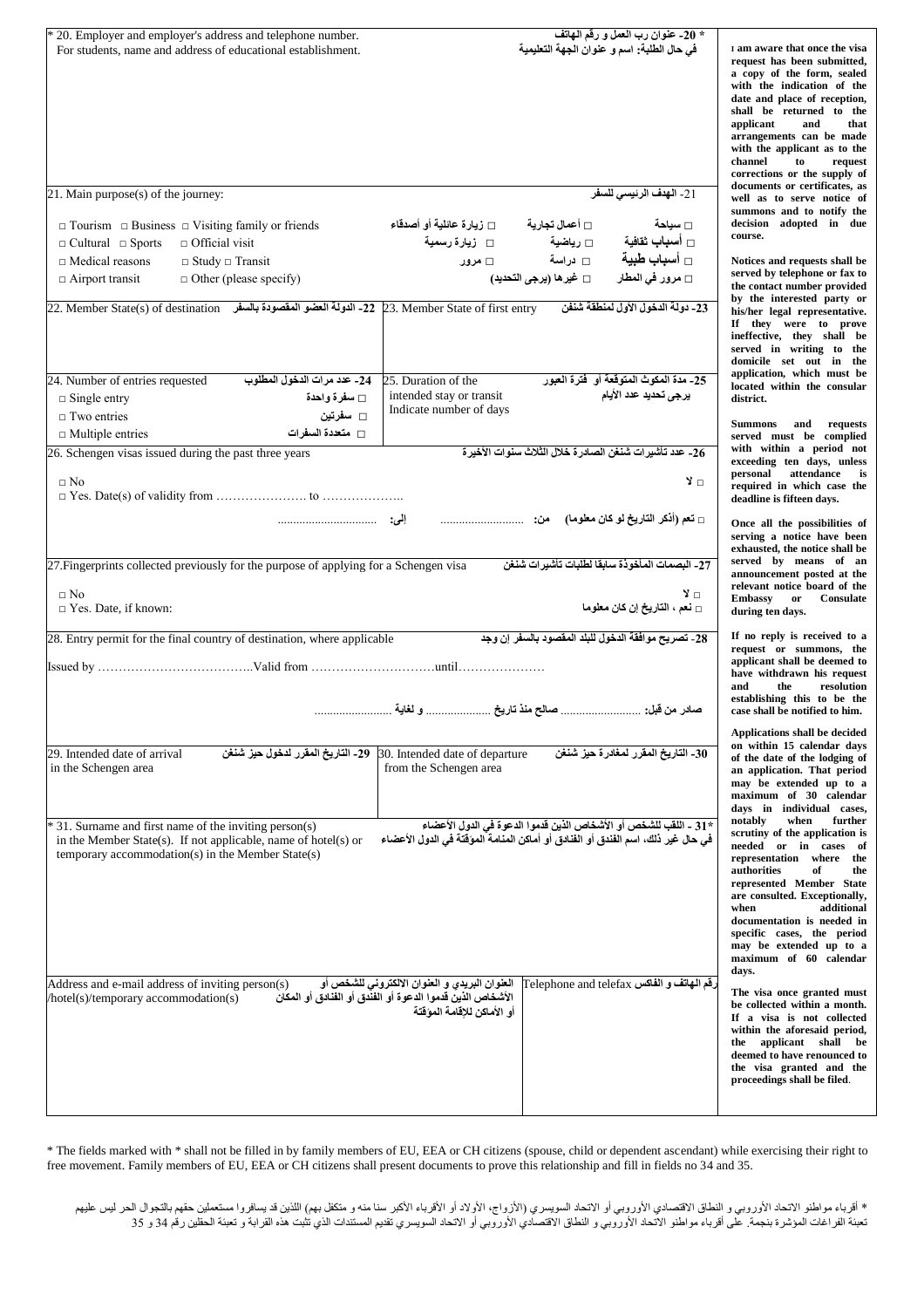| *32. Name and address of inviting                                                                                                                      | * 32_ اسم و عنو ان الشركة أو المنظمة الداعية                         | رقم الهاتف<br>Telephone and telefax                                                                          |                                                          |
|--------------------------------------------------------------------------------------------------------------------------------------------------------|----------------------------------------------------------------------|--------------------------------------------------------------------------------------------------------------|----------------------------------------------------------|
| ompany/organisation                                                                                                                                    |                                                                      | و الفاكس<br>of company/organisation                                                                          | بعد تقديم الطلب يعاد للطالب نسخة من                      |
|                                                                                                                                                        |                                                                      | للشركة أو المنظمة                                                                                            | الاستمارة مختومة مع تحديد تاريخ و                        |
|                                                                                                                                                        |                                                                      |                                                                                                              | مكان الاستلام                                            |
|                                                                                                                                                        |                                                                      |                                                                                                              |                                                          |
|                                                                                                                                                        |                                                                      |                                                                                                              | يمكن أن يتفق مع المتقدم عن وسيلة                         |
|                                                                                                                                                        |                                                                      |                                                                                                              | عمل الطلبات و التعديل و نقديم                            |
| Surname, first name, address, telephone, telefax, and e-mail address                                                                                   |                                                                      | الألقاب و الاسم و العنوان و أرقام الهاتف و الفاكس و العنوان البريدي                                          |                                                          |
| of contact person in company/organisation                                                                                                              |                                                                      | و الالكتروني للشخص المحدد للتواصل في الشركة أو المنظمة                                                       | المستندات و الشهادات المطلوبة و كذا                      |
|                                                                                                                                                        |                                                                      |                                                                                                              | بالنسبة لتحديد مواعيد الحضور و                           |
|                                                                                                                                                        |                                                                      |                                                                                                              | التبليغات بالقر ار                                       |
|                                                                                                                                                        |                                                                      |                                                                                                              |                                                          |
|                                                                                                                                                        |                                                                      |                                                                                                              | إن التبليغات و طلب الحضور يتم عبر                        |
|                                                                                                                                                        |                                                                      | * 33- مصاريف السفر و الإعاشة خلال الإقامة تغطي من قبل:                                                       | المهاتف أو الفاكس المقدم لهذا الغرض                      |
| *33. Cost of travelling and living during the applicant's stay is covered                                                                              |                                                                      |                                                                                                              | من قبل صاحب العلاقة أو وكيله                             |
|                                                                                                                                                        |                                                                      |                                                                                                              | القانوني في حال عدم تلبية النداءات                       |
|                                                                                                                                                        |                                                                      |                                                                                                              |                                                          |
|                                                                                                                                                        |                                                                      |                                                                                                              | سترسل خطيا إلى عنوانه المحدد                             |
| المتقدم                                                                                                                                                |                                                                      | □ من قبل الراعي (حدد في حال كونـ4                                                                            | بالطلب و الذي يجب أن يكون ضمن                            |
| $\Box$ by the applicant himself/herself                                                                                                                | $\Box$ by a sponsor (host, company,<br>organisation), please specify | داعيا أو شركة أو منظمة)                                                                                      | النطاق القنصلي                                           |
|                                                                                                                                                        | $\Box$ referred to in field 31 or 32                                 | □ المشار إليه في الحقلين رقم 31 و 32                                                                         |                                                          |
|                                                                                                                                                        | $\Box$ other (please specify)                                        | □ أخر (يرجى التحديد)                                                                                         | التبليغ أو الاستدعاء المرسل يجب أن                       |
|                                                                                                                                                        |                                                                      |                                                                                                              | يلْبي في مدة أقصـاها 10 أيـام، بـاستثناء                 |
| موارد المعيشة<br>Means of support                                                                                                                      | Means of support                                                     | موارد المعيشة                                                                                                | طلب الْمثول شخصيا، في هذه الحالة<br>المدة ستكون 15 يو ما |
| ∏ نقدا<br>$\Box$ Cash                                                                                                                                  | $\Box$ Cash                                                          | ∏ نقدا                                                                                                       |                                                          |
| □ Traveller's cheques<br>□ شبكات سياحية                                                                                                                | $\Box$ Accommodation provided                                        | □ السكن مقدم لطالب التأشيرة                                                                                  |                                                          |
| □ بطاقة انتمانية<br>$\Box$ Credit card                                                                                                                 | $\Box$ Credit card                                                   | □ بطاقة ائتمانية                                                                                             | في حال استنفاذ إمكانيات التبليغ يسار                     |
| □ السكن مدفوع مسبقا<br>$\Box$ Pre-paid accommodation                                                                                                   | $\Box$ All expenses covered during the stay                          | □ مصاريف الإقامة كافة مغطاة                                                                                  | إلى الإعلان عنه خلال 10 أيام في                          |
| □ المواصلات مدفوعة مسبقا<br>$\Box$ Pre-paid transport<br>□ أخر (يرجى التحديد)<br>$\Box$ Other (please specify)                                         | $\Box$ Pre-paid transport<br>$\Box$ Other (please specify)           | □ المواصلات مدفوعة مسبقا<br>□ أخر (يرجى التحديد)                                                             | لوحة الإعلانات التابعة للمكتب                            |
|                                                                                                                                                        |                                                                      |                                                                                                              | القنصلي.                                                 |
| 34. Personal data of the family member who is an                                                                                                       |                                                                      | 34- المعلومات الشخصية للقريب الذي هو مواطن من الاتحاد الأوروبي أو                                            |                                                          |
| EU, EEA or CH citizen                                                                                                                                  |                                                                      | من الحيز الاقتصادي الأوروبي أو الاتحاد السويسري.                                                             | في حال عدم التلبية في المهلة المحددة                     |
|                                                                                                                                                        |                                                                      |                                                                                                              | للطلبات أو التبليغات فانه سيعتبر طالب                    |
|                                                                                                                                                        |                                                                      |                                                                                                              | التأشيرة مستنكفا، و سيتم إعلانه بقرار                    |
| Surname                                                                                                                                                | اللقب                                                                | الأسم<br>First name(s)                                                                                       |                                                          |
|                                                                                                                                                        |                                                                      |                                                                                                              | الاستنكاف                                                |
|                                                                                                                                                        |                                                                      |                                                                                                              | إن القرار بشأن الطلبات سيتم اتخاذه                       |
|                                                                                                                                                        |                                                                      |                                                                                                              | خلال 15 يوما طبيعيا من تاريخ تقديم                       |
| تاريخ الميلاد<br>Nationality<br>Date of birth                                                                                                          | الجنسية                                                              | Number of travel<br>رقم وثيقة السفر                                                                          |                                                          |
|                                                                                                                                                        |                                                                      |                                                                                                              |                                                          |
|                                                                                                                                                        |                                                                      | أو بطاقة الهوية<br>document or ID card                                                                       | الطلب و قبوله. و يمكن تمديد المدة إلى                    |
|                                                                                                                                                        |                                                                      |                                                                                                              | 30 بوما طبيعيا في حالات معينة و                          |
|                                                                                                                                                        |                                                                      |                                                                                                              | خصوصا عندما يكون ضروريا عمل                              |
|                                                                                                                                                        |                                                                      |                                                                                                              |                                                          |
| 35. Family relationship with an EU, EEA or CH citizen                                                                                                  |                                                                      | 35_ صلة القرابة مع مواطن الإتحاد الأوروبي أو الحيز الاقتصادي الأوروبي                                        | فحص مفصل للطلب أو في حال إنابة                           |
|                                                                                                                                                        |                                                                      |                                                                                                              | أو تمثيل أو توكيل يطلب فيها استشارة                      |
|                                                                                                                                                        |                                                                      | أو الاتحاد السويسر ي                                                                                         | جهات لدى الدولة العضو الممثلة و                          |
| $\square$ spouse                                                                                                                                       |                                                                      | □ زوج/زوجة                                                                                                   | بشكل استثنائي، و في حالات محددة                          |
| $\Box$ child<br>$\Box$ grandchild                                                                                                                      |                                                                      | □ ابن / ابنـه<br>$_$ حفيد / حفيدة                                                                            | يشترط فيها مستندات إضافية فان هذه                        |
| $\Box$ dependent ascendant                                                                                                                             |                                                                      | □ الأقرباء الأكبر سنا منه و على كفالته                                                                       |                                                          |
|                                                                                                                                                        |                                                                      |                                                                                                              | المدة يمكن تمديدها لمدة أقصاها 60                        |
| 36- المكان و التاريخ<br>36. Place and date                                                                                                             | 37. Signature (for minors, signature                                 | 37- التوقيع (في حال                                                                                          | يو ما طبيعيا.                                            |
|                                                                                                                                                        | of parental authority/legal guardian)                                | القصر، توقيع ولى أمره)                                                                                       |                                                          |
|                                                                                                                                                        |                                                                      |                                                                                                              | و إن التأشيرة الموافق عليها يجب أن                       |
|                                                                                                                                                        |                                                                      |                                                                                                              | تؤخذ خلال مهلة شهر و في حال عدم                          |
|                                                                                                                                                        |                                                                      |                                                                                                              | القيام بذلك خلال المهلة المذكورة، فانه                   |
|                                                                                                                                                        |                                                                      |                                                                                                              | سيفهم أن صاحب العلاقة قد استنكف                          |
| I am aware that the visa fee is not refunded if the visa is refused.                                                                                   |                                                                      | إنني على اطلاع بان رفض التأشيرة لا يعني إعادة مصاريف معاملة التأشيرة                                         | عن التأشيرة الممنوحة و سيتم حفظ                          |
| Applicable in case a multiple-entry visa is applied for (cf. field no 24):                                                                             |                                                                      | بالنسبة للمتقدم بطلب تأشيرة متعددة (انظر الحقل رقم 24)                                                       | الملف                                                    |
|                                                                                                                                                        |                                                                      |                                                                                                              |                                                          |
| If am aware of the need to have an adequate travel medical insurance for<br>my first stay and any subsequent visits to the territory of Member States. |                                                                      | إنني على دراية بأنني أحتاج لتأمين طبي مناسب خلال السفرة<br>الأولى و للسفرات اللاحقة إلى أراضي الدول الأعضاء. |                                                          |

\* The fields marked with \* shall not be filled in by family members of EU, EEA or CH citizens (spouse, child or dependent ascendant) while exercising their right to free movement. Family members of EU, EEA or CH citizens shall present documents to prove this relationship and fill in fields no 34 and 35.

\* أقرباء مواطنو الاتحاد الأوروبي و النطلق الاقتصادي الأوروبي أو الأتساد النغر الغربات الأعبر الأكبر سنا منه و متكفل بهم) اللذين قد يسافروا مستعملين حقهم بالتجوال الحر ليس عليهم الذهن المحملين حقهم بالتجوال الحر ليس عليهم تعبئة الفراغات المؤشرة بنجمة. على أقرباء مواطنو الاتحاد الأوروبي الالأوراري الثواد السويسري تقديم المستندات الذي تثبت هذه القرابة و تعبئة الحقلين رقم 34 و 35